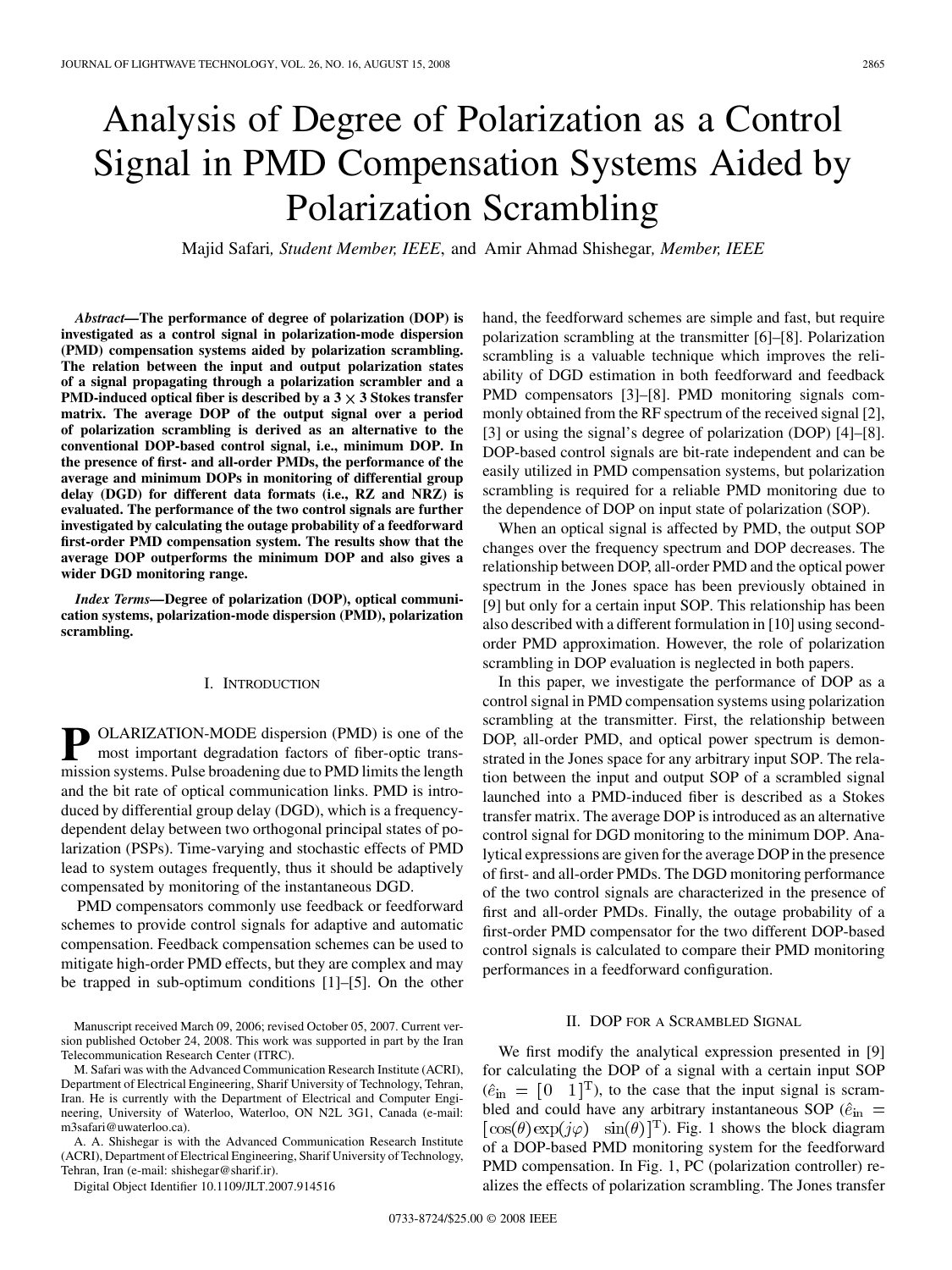matrices of PC and the optical fiber affected by PMD can be expressed as [1], [9]

$$
P = \begin{bmatrix} \cos(\theta)e^{j\varphi} & -\sin(\theta) \\ \sin(\theta) & \cos(\theta)e^{-j\varphi} \end{bmatrix}
$$
 (1)

and

$$
T(\omega) = e^{(-\alpha(\omega)L - j\overline{\beta}(\omega)L)}U(\omega)
$$
 (2)

where  $\theta$  and  $\varphi$  are the time-varying angles which describe the instantaneous SOP of the scrambled signal.  $\alpha(\omega)$ ,  $\beta(\omega)$ , and L are the attenuation, the mean propagation constant, and the length of the fiber, respectively. In (2),  $U(\omega)$  is the unitary matrix which can be written as

$$
U(\omega) = \begin{bmatrix} u_1 & u_2 \\ -u_2^* & u_1^* \end{bmatrix}.
$$
 (3)

As it is illustrated in Fig. 1, The PC block has been inserted to scramble the polarization of the signal launched into the fiber by changing the input SOP of the signal over the Poincaré sphere. Therefore, the total unitary matrix of the link including the inserted polarization controller can be expressed in the form of  $U(\omega)$  as

$$
U_{\text{tot}}(\omega) = U(\omega)P = \begin{bmatrix} \bar{u}_1 & \bar{u}_2 \\ -\bar{u}_2^* & \bar{u}_1^* \end{bmatrix}
$$
 (4)

where  $\bar{u}_1$  and  $\bar{u}_2$  are

$$
\bar{u}_1 = u_1 \cos(\theta) \exp(j\varphi) + u_2 \sin(\theta)
$$
  
\n
$$
\bar{u}_2 = u_2 \cos(\theta) \exp(-j\varphi) - u_1 \sin(\theta).
$$
 (5)

At the output of polarimeter, the instantaneous DOP of the scrambled signal can be expressed in terms of the output Stokes parameters of the signal as [9]

$$
DOP(\theta, \varphi) = \frac{\sqrt{S_{1out}^2 + S_{2out}^2 + S_{3out}^2}}{S_{0out}}
$$
 (6)

where  $S_{0out} = \int_{-\infty}^{+\infty} S_{out}(\omega) d\omega$  is the output signal's power and  $S_{out}(\omega)$  is the output signal's power spectrum. In (6),  $S_{\text{1out}}(\omega)$ ,  $S_{\text{2out}}(\omega)$ , and  $S_{\text{3out}}(\omega)$  are the output Stokes parameters measured by polarimeter which were previously derived in [9] for the certain input SOP of  $\begin{bmatrix} 1 \\ 0 \end{bmatrix}^T$  in the Jones space or equivalently  $\begin{bmatrix} 1 & 0 & 0 \end{bmatrix}^T$  in the Stokes space. Substituting the coefficients of the unitary matrix (3) with the coefficients of the total unitary matrix (4) in the Stokes parameter expressions derived in [9] and modifying the sign of the second and third Stokes parameters (i.e.,  $S_{2out}(\omega)$ , and  $S_{3out}(\omega)$ ) as discussed in the Appendix, the instantaneous output Stokes parameters of the scrambled signal can be obtained as

$$
S_{1\text{out}} = \langle |u_1 \cos(\theta)e^{j\varphi} + u_2 \sin(\theta)|^2 - |u_2 \cos(\theta)e^{-j\varphi} - u_1 \sin(\theta)|^2 \rangle
$$
\n(7)

$$
S_{2out} = -1 \times \langle \text{Re}(2u_1 u_2 \cos(2\theta) + u_2^2 \sin(2\theta) e^{-j\varphi} - u_1^2 \sin(2\theta) e^{j\varphi} \rangle \rangle
$$
\n(8)



Fig. 1. Block diagram of a DOP-based PMD monitoring system for the feedforward PMD compensation.

 $S_{3out}$ 

$$
=-1 \times \langle \text{Im}(2u_1 u_2 \cos(2\theta) + u_2^2 \sin(2\theta) e^{-j\varphi} - u_1^2 \sin(2\theta) e^{j\varphi} \rangle \rangle
$$
\n(9)

where the bracket notation indicates the integration over the output signal's power spectrum so that  $\langle \cdot \rangle = \int_{-\infty}^{+\infty} (\cdot) S_{\text{out}}(\omega) d\omega.$ 

By the left-circular definition of the Stokes space [11], the instantaneous input Stokes parameters of the scrambled signal before launching into the fiber are also given by

$$
S_{1in} = S_{0in} \cos(2\theta)
$$
  
\n
$$
S_{2in} = S_{0in} \sin(2\theta) \cos(\varphi)
$$
  
\n
$$
S_{3in} = S_{0in} \sin(2\theta) \sin(\varphi)
$$
 (10)

where  $S_{0in}$  is the input signal's power. Using (7)–(10), we can relate the input and output Stokes vectors of a scrambled signal using a  $3 \times 3$  transfer matrix M as

$$
S_{out} = \frac{1}{S_{0in}} MS_{in}
$$
 (11)

where  $S_{in}$  and  $S_{out}$  are the input and output Stokes vectors representing the SOP of the signal at the input and output of the fiber. In  $(11)$ , M can be expressed as

$$
\mathbf{M} = \text{Re}\begin{bmatrix} \langle |u_1^2| - |u_2^2| \rangle & \langle 2u_1^* u_2 \rangle & \langle 2ju_2^* u_1 \rangle \\ -\langle 2u_1 u_2 \rangle & \langle u_1^2 - u_2^2 \rangle & \langle ju_1^2 + ju_2^2 \rangle \\ \langle 2ju_1 u_2 \rangle & \langle ju_2^2 - ju_1^2 \rangle & \langle u_1^2 + u_2^2 \rangle \end{bmatrix}.
$$
\n(12)

In the case of first-order PMD, we assume that the fast PSP of the fiber is aligned with the polarization state corresponds to  $[1 \ 0]^T$  in the Jones space. Thus, the unitary transform matrix of the fiber reduces to

$$
U(\omega) = \begin{bmatrix} e^{j\omega DGD/2} & 0\\ 0 & e^{-j\omega DGD/2} \end{bmatrix}.
$$
 (13)

Using (6) and (11)–(13), the instantaneous DOP  $(\theta, \varphi)$  for the case of first-order PMD is readily expressed as

$$
DOP = \sqrt{\cos^2(2\theta) + \sin^2(2\theta) \frac{\langle \cos(\omega \text{DGD}) \rangle^2}{S_{0out}^2}}.
$$
 (14)

#### *A. Minimum DOP as a Control Signal*

 $\mathbb{R}^{\mathbb{Z}}$  $\sim$ 

In DOP-based PMD compensation systems aided by polarization scrambling, the signal is scrambled by a scrambler at the transmitter and the DOP is measured by a polarimeter at the receiver. Then the control signal is obtained from the DOP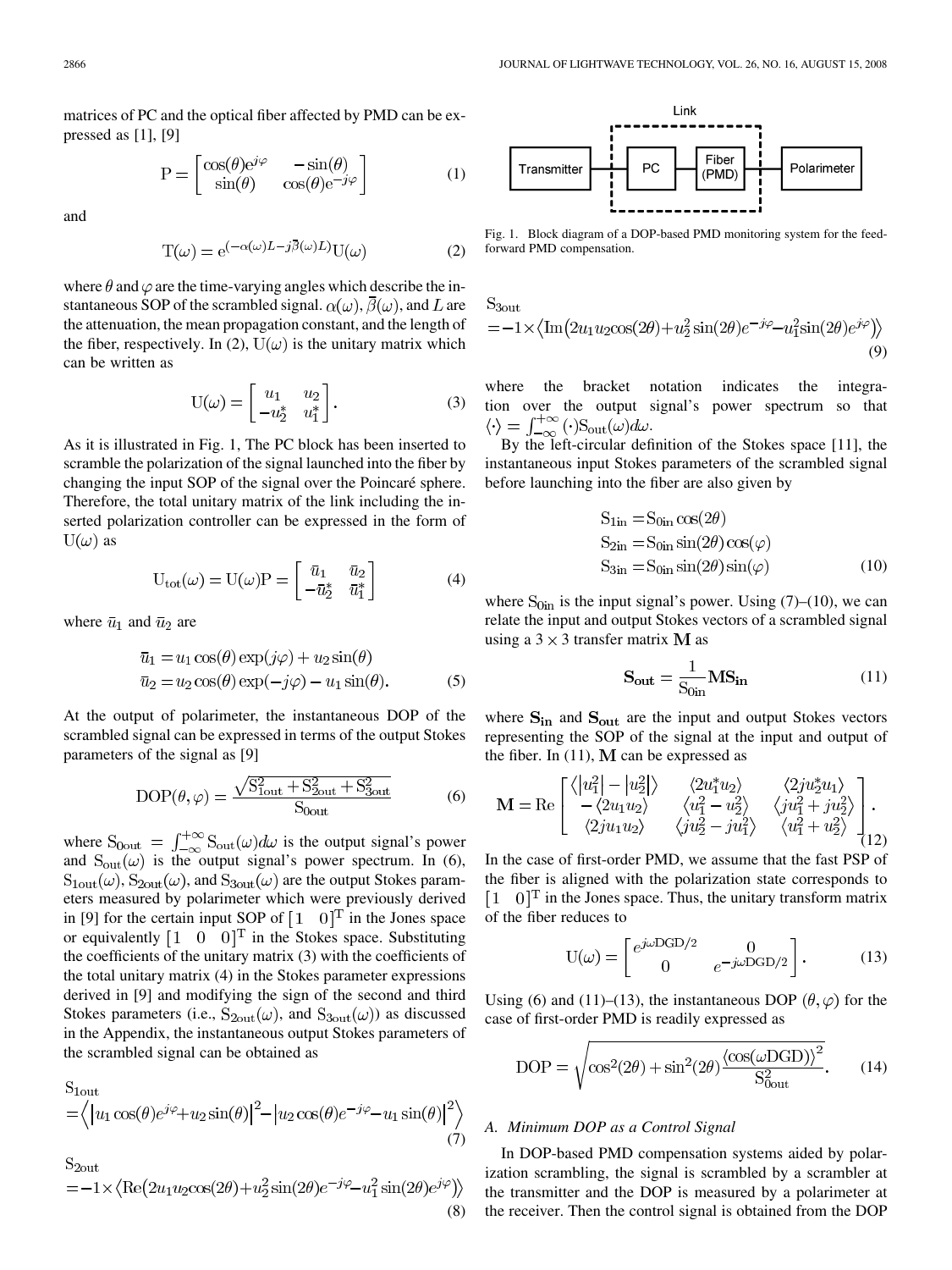

Fig. 2. The minimum and average DOPs versus DGD to the bit time in the presence of first-order PMD for RZ input signals.

samples taken during a complete scrambling period over the Poincaré sphere [4]–[8]. Applying the minimum DOP sample as a control signal for the DGD monitoring, maximizes the sensitivity of DOP to DGD; however, since only a single sample is used, the control signal is strongly affected by the polarimeter noise [5]. This noise can be reduced by two methods. Using a more accurate polarimeter can reduce the measurement noise of each sample and increasing the number of measurement samples can reduce the noise of the discrete search. But these two methods make compensator more expensive and slow.

The minimum DOP ( $\text{DOP}_{\text{min}}$ ) can be obtained by minimizing  $DOP(\theta, \varphi)$  with respect to the instantaneous input polarization angles (i.e.,  $\theta$  and  $\varphi$ ). The analytical solution for  $\text{DOP}_{\text{min}}$  in the presence of all-order PMD is too complicated, but it can be obtained numerically by calculating (6) in several polarization states which cover the entire Poincaré sphere uniformly and then finding the minimum sample. However, for the case of first-order PMD, there is a simple analytical solution for DOP<sub>min</sub> obtained by minimizing (14) with respect to  $\theta$ which was previously reported in [9] as

$$
DOP_{\min} = \frac{\langle \cos(\omega DGD) \rangle}{S_{\text{0out}}}.
$$
 (15)

## *B. Average DOP as a Control Signal*

Recently, an average value of DOP measurement samples during one period of polarization scrambling has been pro-



Fig. 3. The minimum and average DOPs versus DGD to the bit time in the presence of first-order PMD for NRZ input signals.

posed to be used as a control signal in PMD compensation systems. This method reduces the fluctuation of data caused by polarimeter noise at the cost of reducing the DOP sensitivity to DGD [5]. Thus, there is an advantage (reducing polarimeter noise effects) and a disadvantage (reducing the DOP sensitivity) in using average DOP as a control signal compared with the minimum DOP. The average DOP can be defined as

$$
DOP_{\text{ave}} = \sqrt{E\{DOP^2(\theta_i, \varphi_i)\}}
$$
 (16)

where  $\theta_i$  and  $\varphi_i$  are defined as random variables with uniform distribution in the intervals  $\begin{bmatrix} 0 & \pi/2 \end{bmatrix}$  and  $\begin{bmatrix} 0 & 2\pi \end{bmatrix}$ , respectively, to ensure that the Poincaré sphere is entirely covered by polarization scrambling. The notation  $E\{\cdot\}$  which indicates statistical averaging, can be expressed as

$$
E\left\{\cdot\right\} = \frac{1}{2\pi} \int_0^{2\pi} \int_0^{\pi/2} (\cdot) \sin\left(2\theta\right) d\theta d\varphi. \tag{17}
$$

Using (6), (16), and (17),  $\text{DOP}_{\text{ave}}$  in the presence of all-order PMD can be obtained as shown in (18) at the bottom of the page. Inserting (13) into (18) the  $\text{DOP}_{\text{ave}}$  in the presence of first-order PMD is also obtained as

$$
DOP_{\text{ave}} = \sqrt{\frac{1}{3} + \frac{2\left\langle \cos(\omega DGD) \right\rangle^2}{3S_{\text{out}}^2}}.
$$
 (19)

(18)

$$
DOP_{ave} = \sqrt{\frac{\langle |u_1|^2 - |u_2|^2 \rangle^2 + 2(\langle \text{Re}(u_1^2) \rangle^2 + \langle \text{Im}(u_1^2) \rangle^2 + \langle \text{Im}(u_2^2) \rangle^2 + \langle \text{Re}(u_2^2) \rangle^2)}{44(\langle \text{Im}(u_1 u_2) \rangle^2 + \langle \text{Re}(u_1 u_2) \rangle^2 + \langle \text{Re}(u_1^* u_2) \rangle^2 + \langle \text{Im}(u_1^* u_2) \rangle^2)}}
$$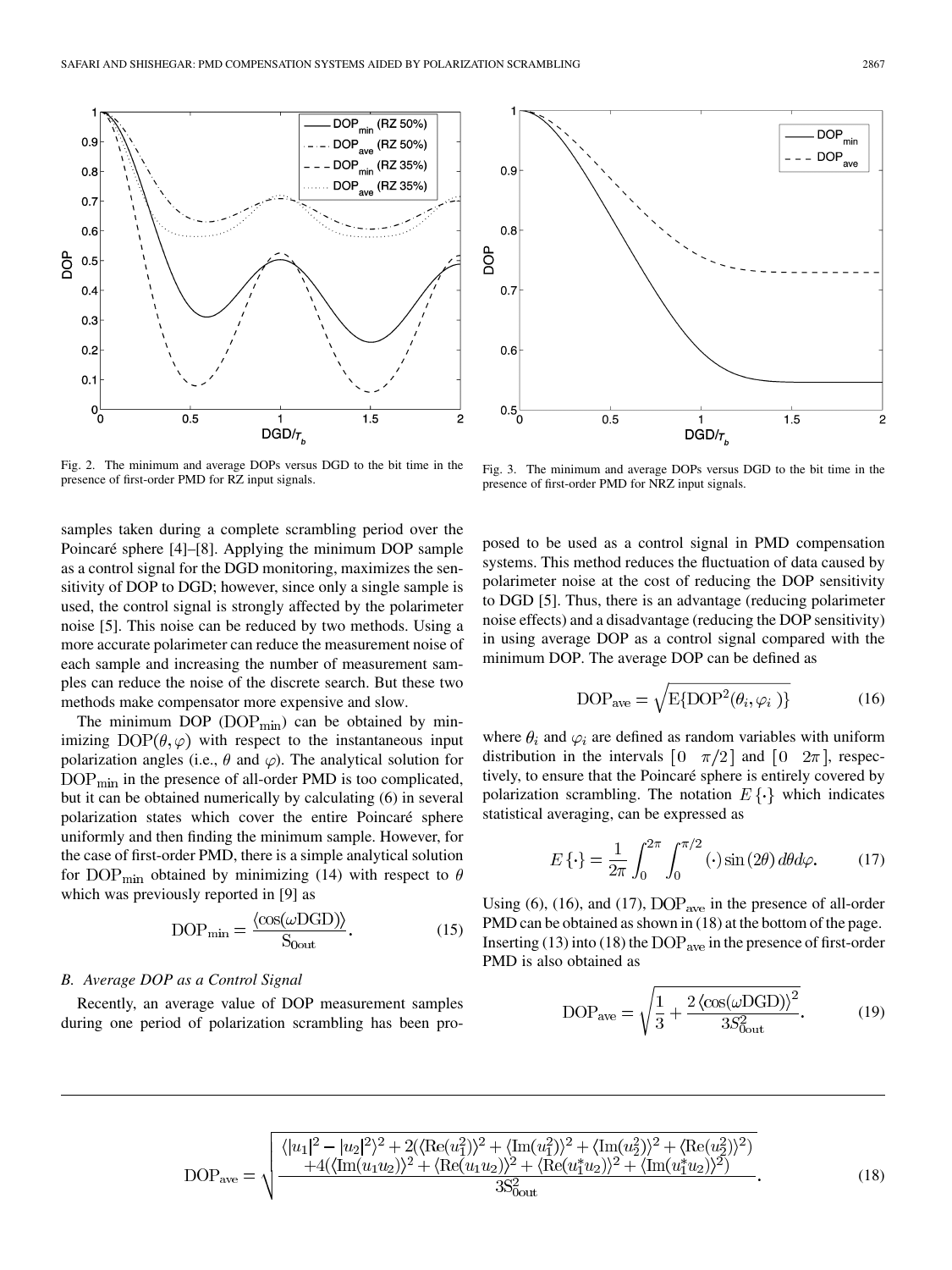## III. DOP-BASED DGD MONITORING IN THE PRESENCE OF FIRST-ORDER PMD

Figs. 2 and 3 show the comparison between the numerical results of the minimum and average DOPs versus  $DGD/T_b$  (DGD relative to the bit time) in the presence of first-order PMD using RZ and NRZ input signals, respectively. 40 Gb/s input signals are generated using the pseudorandom bit sequences (PRBS) of Gaussian RZ pulses and super-Gaussian ( $m = 2$ ) NRZ pulses with word length of  $2^5 - 1$ . The RZ pulses are considered with different duty-factors (i.e., full width at half maximum duration to the bit time ratio).

Fig. 2 shows that for RZ signals, there is a defined limit to DGD monitoring range for both  $\text{DOP}_{\text{min}}$  and  $\text{DOP}_{\text{ave}}$  at the point that the measured DOP reaches its first minimum value. The existence of this first-order limit was previously reported for  $DOP_{\text{min}}$  in [9]. For NRZ signals, the DGD monitoring range is also limited due to the lack of the DOP sensitivity to DGD, as DGD exceeds the pulse width (Fig. 3). As aforementioned, the sensitivity of  $\text{DOP}_{\text{min}}$  to DGD is greater than the sensitivity of  $\text{DOP}_{\text{ave}}$ . Moreover, the DOP sensitivity to DGD decreases when the duty factor of the input pulses increases for RZ signals.

### IV. DOP-BASED DGD MONITORING IN THE PRESENCE OF ALL-ORDER PMD

We use Orlandini's analytical model [12] for PMD simulation to investigate the DOP degradation of a scrambled signal induced by all-order PMD. Discrete random wave-plate (DRW) model is a more common numerical model for PMD simulation [13]. However, for a fiber with a certain mean DGD, a complete statistical realization of the high DGD states can not be generated using DRW model [10]. On the other hand, Orlandini's model provides complete statistical realizations of the fiber for any DGD values. This model needs only two parameters with known statistics, the fiber DGD and the PSP depolarization rate. It is the most precise analytical model of representing the unitary matrix coefficients as reported in [12] and [13]. The analytical expressions for calculating the unitary matrix coefficients, in this model, were obtained by solving the differential equation that relates the unitary matrix and PMD vector. This solution was determined by assuming that the PMD vector has a constant magnitude and rotates with an angular velocity on a circumference in the Stokes space [12].

To study the performance of the DOP-based DGD monitoring scheme, for each DGD state, the  $\text{DOP}_{\text{min}}$  and  $\text{DOP}_{\text{ave}}$  are calculated for 10 000 independent realizations of a fiber. These independent realizations are generated by a random PSP depolarization rate with mean square value of  $\pi$ DGD<sup>2</sup>/6 and using probability distribution function reported in [14]. Then the mean (Figs. 4 and 5) and the standard deviation (Figs. 6 and 7) of  $\text{DOP}_{\text{min}}$  and  $\text{DOP}_{\text{ave}}$  over different realizations of the fiber are obtained.

Figs. 4 and 5 show the comparison between the minimum and average DOPs versus DGD to the bit time in the presence of all-order PMD using RZ and NRZ input signals, respectively. The results show that the range of DOP variation is increased due to the higher order PMD effects. The first-order limit to the DGD monitoring range (i.e., first minimum point for RZ pulses

Fig. 4. The minimum and average DOPs versus DGD to the bit time in the presence of all-order PMD for RZ input signals.



Fig. 5. The minimum and average DOPs versus DGD to the bit time in the presence of all-order PMD for NRZ input signals.

and lack of DOP sensitivity for NRZ pulses) is shifted to the larger DGD values. Figs. 6 and 7 show the comparison between the standard deviation of the minimum and average DOPs versus DGD to the bit time in the presence of all-order PMD using RZ and NRZ input signals, respectively. The standard deviation of DOP, for each DGD value, reflects the amount of ambiguity in DGD monitoring. A higher-order limit to DGD monitoring range can be defined at the DGD point that this ambiguity (i.e., standard deviation of DOP) exceeds a threshold given for the PMD compensation system. We can use this high-order limit as a criterion to compare the DGD monitoring range of the two control signals. The comparison shows less ambiguous DGD monitoring for the  $\text{DOP}_{\text{ave}}$  considering different input signals. Therefore, the wider DGD monitoring range is another advantage of using  $\text{DOP}_{\text{ave}}$  as an alternative to  $\text{DOP}_{\text{min}}$  in addition to its low-sensitivity to the polarimeter noise.

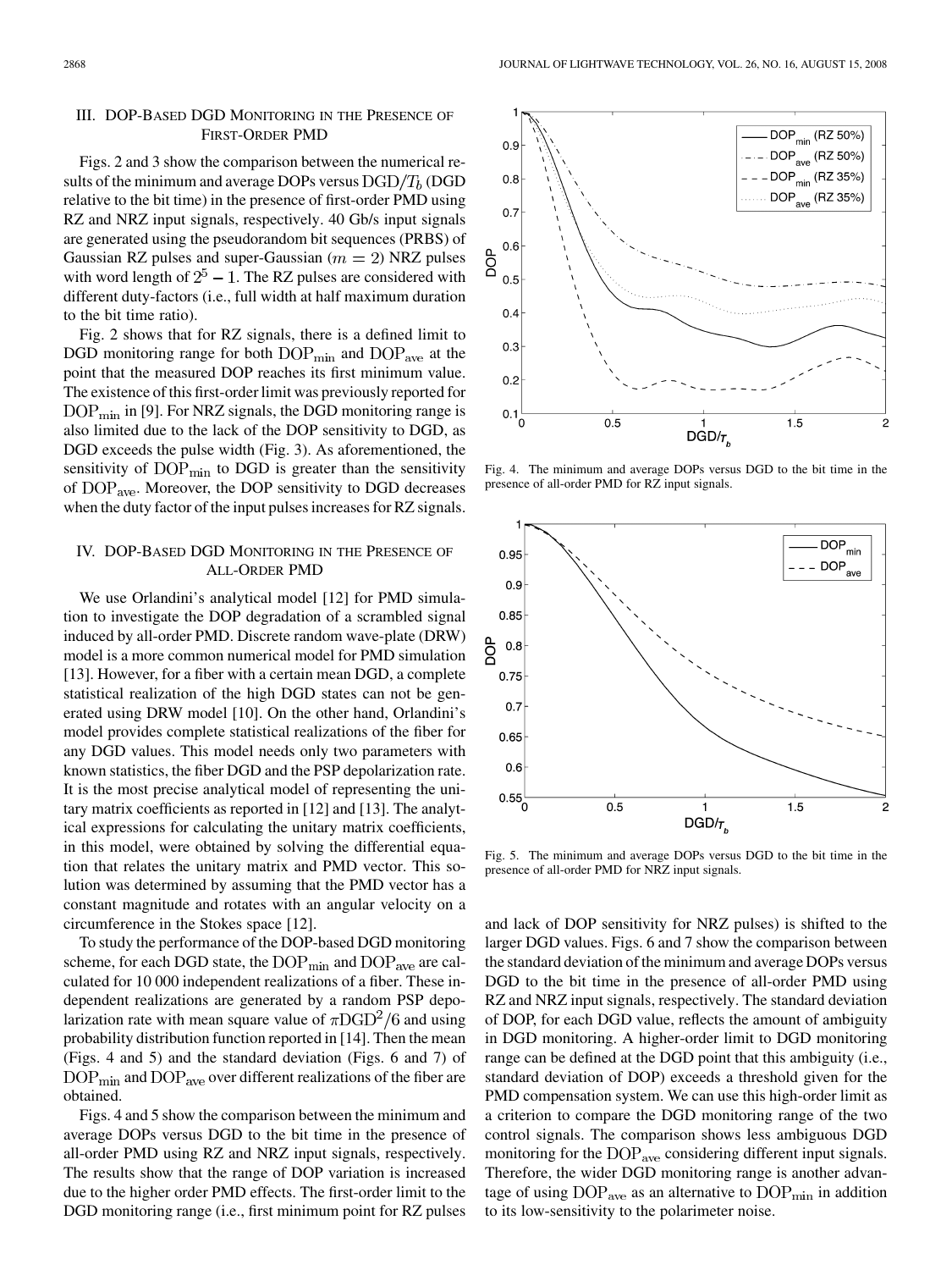

Fig. 6. Comparison of the standard deviation of the minimum and average DOPs versus DGD to the bit time in the presence of all-order PMD using RZ input signals with different duty factors.



Fig. 7. Comparison of the standard deviation of the minimum and average DOPs versus DGD to the bit time in the presence of all-order PMD using NRZ input signal.

#### V. FIRST-ORDER FEEDFORWARD PMD COMPENSATION

A basic configuration for feedforward first-order PMD compensation [6] is shown in Fig. 8. The polarization state of an optical signal is scrambled before launching into a fiber and a compensator is adjusted according to the measured PMD parameters including PSPs and DGD at the output. Different methods were proposed to determine the PSPs of a fiber affected by PMD. In [8] and [15], PSPs' alignment using DOP-based control signals was investigated in a feedforward first-order PMD compensation system. In this paper, we only concentrate on the performance evaluation of DOP-based control signals in prediction of DGD and assume that the PSPs' alignment is ideally performed by the compensator. The compensator estimates DGD as a function of the feedforward control signal  $(DOP_{min}$  or



Fig. 8. Block diagram of a feedforward first-order PMD compensator.

DOP<sub>ave</sub>) which is measured by polarimeter. This can be readily performed using the (DOP versus DGD) curves provided for the different data formats (i.e., RZ and NRZ) in Figs. 4 and 5. Note that polarization scrambling may lead to a timing jitter in the output signal. However, this effect can be significantly reduced by clock recovery techniques provided that the polarization scrambling frequency is sufficiently low [16]. Since PMD is a slowly varying phenomenon, the polarization scrambling frequency can be adjusted such that the clock recovery circuit eliminates the effects of timing jitter.

To have insight into the performance of the two DOP-based control signals in a first-order PMD compensator (Fig. 8), we calculate the outage probability of the system which quantifies the performance of the PMD compensator in case of severe pulse distortions. An outage happens whenever BER exceeds  $10^{-12}$ . The BER is calculated using Gaussian statistics [17] and is optimized with respect to decision level and sampling time. To have fair comparison between different data formats (i.e., RZ and NRZ), we operate at 2–dB power margin above the receiver sensitivity at  $BER = 10^{-12}$  for both data formats [1]. In this performance analysis, we take all orders of PMD into account using Orlandini's model described in Section IV. We launch PRBS-sequences (word length  $2^5 - 1$ ) with Gaussian RZ pulses or super-Gaussian NRZ pulses into a PMD-induced fiber and detect the output sequences with an EDFA preamplified receiver. The EDFA noise figure and the optical filter bandwidth are assumed 3 dB and 1.4 nm, respectively. An electrical fifth-order Bessel filter with  $0.5B$  bandwidth for RZ and  $0.7B$ for NRZ signals is also used, where the bit rate  $B$  is 40 Gb/s. The input state of polarization is assumed constant during each data sequence as the data sequences length ( $\sim 1$  ns) is much shorter than the duration of a complete scrambling period over the Poincaré sphere. The scrambling period of typical polarization scramblers used for DGD monitoring is on the order of milliseconds [18]. However, several data sequences which are uniformly sampled during the scrambling period are considered for outage analysis. The DOP-based control signals can be readily calculated by measuring DOP using all of these data sequences at the receiver. Then the compensator is adjusted for the next scrambling period according to the measured DOP-based control signal and remains constant during the whole period. BER is then calculated for all the data sequences sampled during the scrambling period. Finally, all the BER values are taken into account to determine the outage probability

The calculation of outage probability is performed using a semianalytical method. A very large number of fiber realizations are required to produce the statistics of outage probability by this method. The fiber realizations are generated by varying the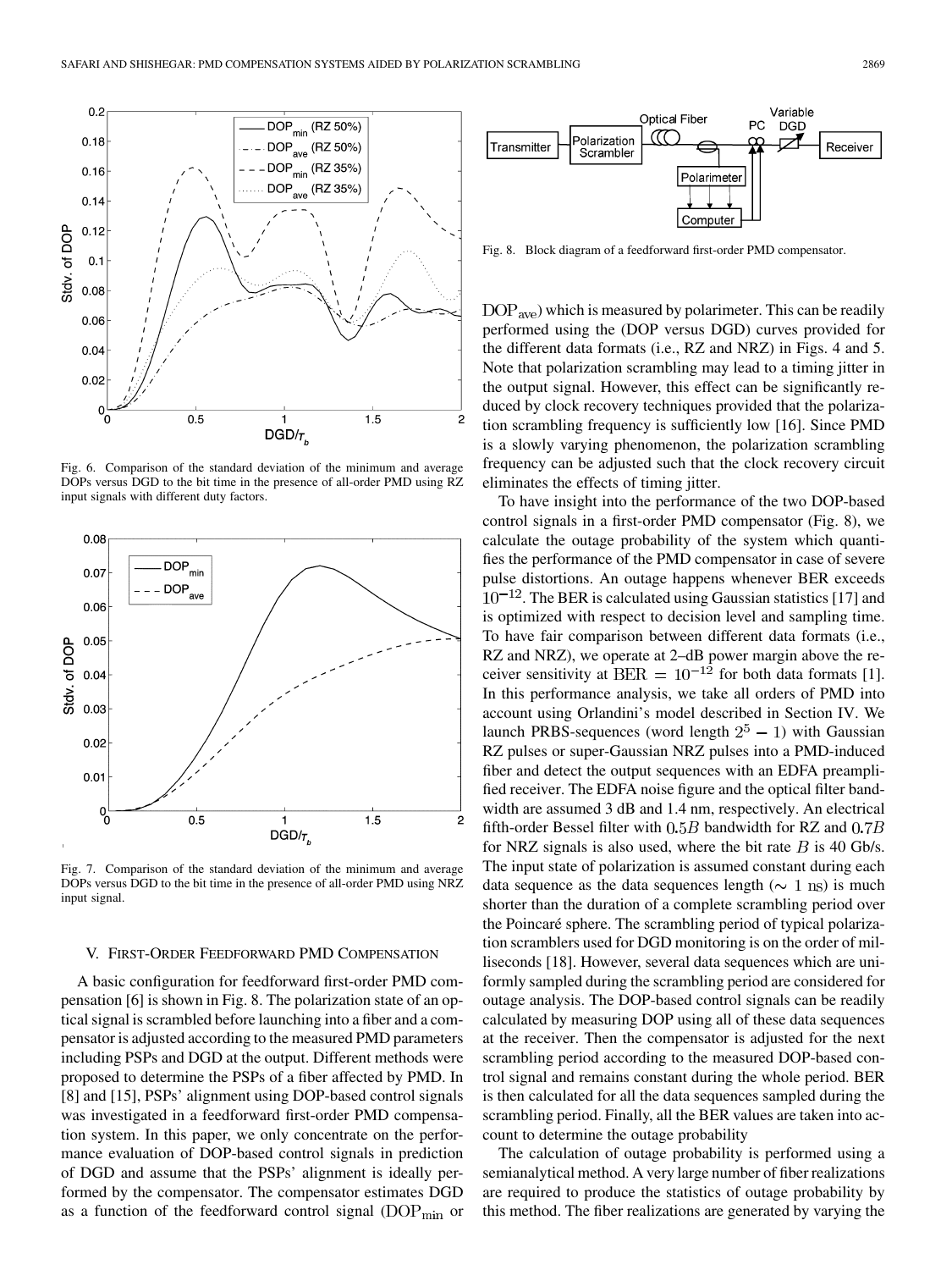two parameters of Orlandini's model. Furthermore, the probability of occurrence of each fiber realization can be calculated using the joint probability density function of the two statistical parameters which is known by [13], [14]. Calculating BER for all fiber realizations with a certain average DGD and taking average over the BER outages with respect to the statistical parameters, yield the outage probability of the optical fiber link with the certain average DGD.

Figs. 9 and 10 show the outage probability of the two DOPbased compensation schemes (using  $\text{DOP}_{\text{min}}$  or  $\text{DOP}_{\text{ave}}$ ) over the average  $\text{DGD}/T_b$  for NRZ and RZ data formats, respectively. As benchmarks, the outage probability of uncompensated system, a first-order compensation system with a fixed delay, and a first-order compensation system with a variable delay which is ideally adjusted to the exact instantaneous DGD are also included. In the fixed delay compensator, the delay is initially adjusted to the average DGD which can be computed before transmission by averaging over the measured DGD samples of the link.

For NRZ signals (Fig. 9), both DOP-based compensation schemes outperform the fixed delay compensation scheme which means that the control signals work properly. Although the performances of two DOP-based compensators are not close to the performance of ideal first-order PMD compensation, they are gradually converging to the ideal performance as average DGD decreases. It is also observed that using  $\text{DOP}_{\text{ave}}$ instead of  $\text{DOP}_{\text{min}}$  as the control signal improves gradually the performance of the system as the average DGD decreases which confirms the results of Section IV (Fig. 7). However, this improvement is not significant from the outage point of view, because the difference between the standard deviation of the two control signals is relatively small in the practical DGD range.

For RZ signals (Fig. 10), we observe that compensation using  $DOP<sub>ave</sub>$  is still beneficial for low average DGDs as it outperforms the fixed delay compensation. However, the performance

Fig. 10. Outage probability of the first-order DOP-based compensation systems for RZ signals.

of  $\text{DOP}_{\text{min}}$  as the control signal not only is worse than that of  $\text{DOP}_{\text{ave}}$  but even cannot provide the same performance as fixed delay PMD compensation. This observation can be explained by considering the high standard deviation of the DOP measurement samples for RZ pulses (Fig. 6) which causes a significant inaccuracy in predicting DGD. The ideal first-order PMD compensation again outperforms the other compensation techniques.

#### VI. CONCLUSION

The DOP of a scrambled signal propagating through an optical fiber affected by all-order PMD was derived. The average DOP was introduced as an alternative to minimum DOP which is the most common DOP-based control signal for DGD monitoring in PMD compensation systems. An analytical expression was determined for  $\text{DOP}_{\text{ave}}$  of a scrambled signal. The DOP-based DGD monitoring was evaluated in the presence of first- and all-order PMDs. The results show a higher order limit to DGD monitoring range in addition to the first-order limit which has been previously reported. Moreover, the comparison between the two control signals in terms of DGD monitoring range represented a new advantage of DOP<sub>ave</sub> compared with  $\rm{DOP_{min}}$  which is its wider DGD monitoring range. The performance of the two control signals were further evaluated by obtaining the outage probability of a first-order PMD compensator in a feedforward configuration. The results show that  $\text{DOP}_{\text{ave}}$ outperforms  $\text{DOP}_{\text{min}}$  for both RZ and NRZ signals.

#### **APPENDIX**

The analytical expressions of the output Stokes parameters, presented in [9], are obtained by comparing the definition of DOP in terms of Stokes parameters [see, for instance, (6)] with the expression obtained for DOP in [9]. However, there is an uncertainty in the sign of the Stokes parameters because in (6), DOP is defined in terms of the square of the Stokes parameters.



 $10<sup>6</sup>$  $10$ Outage Probability  $10<sup>7</sup>$  $10<sup>7</sup>$ Uncompensated **Fixed delay** Variable delay (DOP<sub>min</sub>  $10<sup>-</sup>$ Variable delay (DOP<sub>ave</sub>) Variable delay (Ideal)  $10^{-5}$   $-$ <br>0.15  $0.2$  $0.25$ 0.35  $0.45$ 0.55  $0.3$  $0.4$  $0.5$ Average DGD/ $\tau_{\kappa}$ 



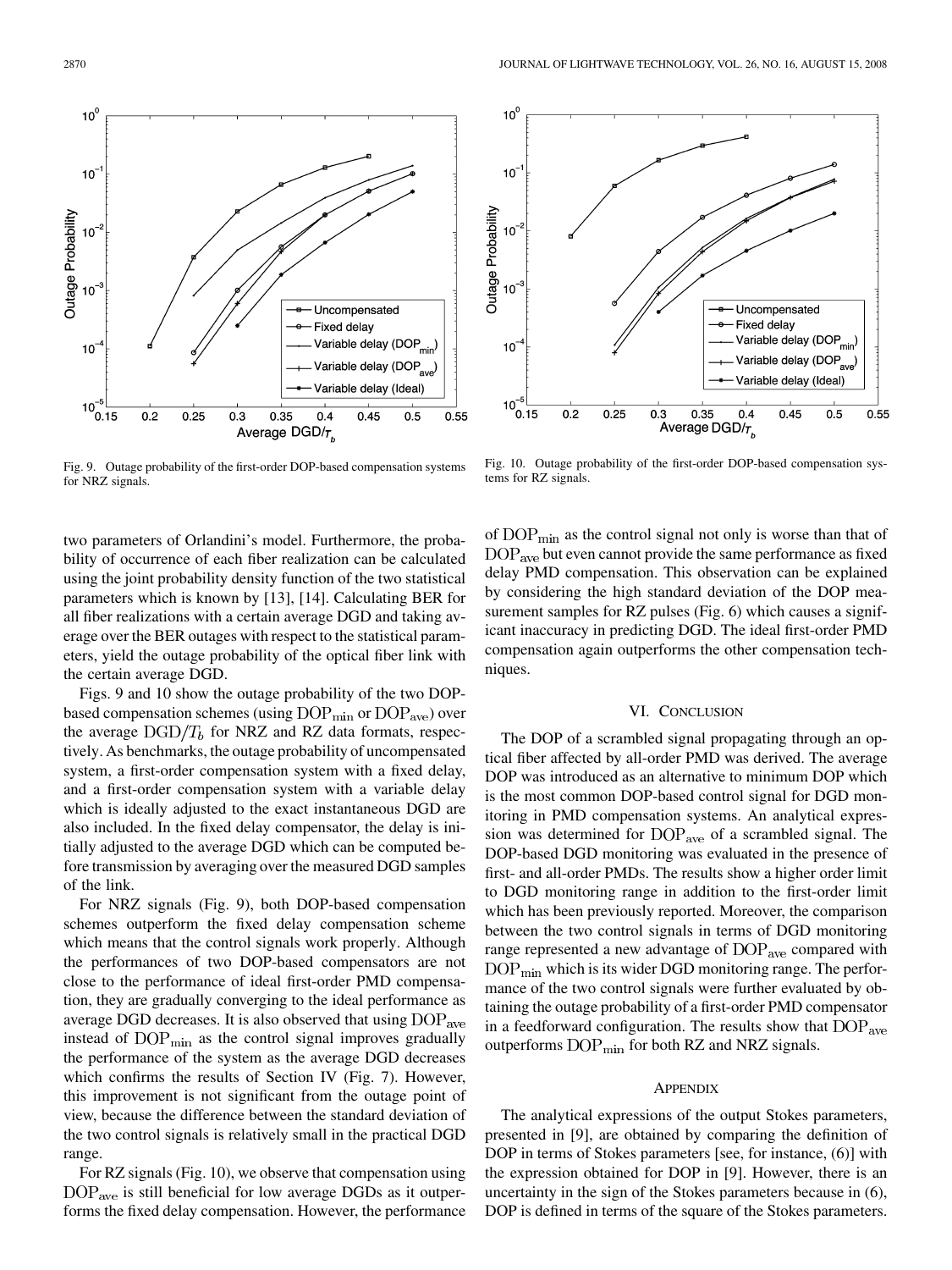

Fig. 11. The normalized output Stokes vectors for a scrambled signal obtained by (a) modified and (b) unmodified expressions of the Stokes parameters.

To investigate the correct sign of the Stokes parameters, we consider three fundamental input SOPs  $\begin{bmatrix} 1 & 0 & 0 \end{bmatrix}^T$ ,  $\begin{bmatrix} 0 & 1 & 0 \end{bmatrix}^T$ , and  $\begin{bmatrix} 0 & 0 & 1 \end{bmatrix}^T$  in the Stokes space for a signal launched into a fiber. Taking into account only first-order PMD, we assume the fiber's fast PSP is aligned with the input SOP of the signal in each case. Hence the optical signal travels only along one polarization mode and the SOP of the signal remains unchanged at the output of the fiber. Therefore, the sign of each Stokes parameter can be verified by checking the output SOP for each case. The unitary matrix of the fiber  $U(\omega)$  can be obtained as

$$
U(\omega) = R^{-1}DR \tag{20}
$$

where  $D(\omega)$  is a diagonal matrix that takes into account the time delay between the two PSPs, described by

$$
D(\omega) = \begin{bmatrix} e^{j\omega DGD/2} & 0\\ 0 & e^{-j\omega DGD/2} \end{bmatrix}
$$
 (21)

and  $R$  the rotation matrix can be expressed as

$$
R = \begin{bmatrix} \cos(\theta_r)e^{j\varphi_r} & -\sin(\theta_r) \\ \sin(\theta_r) & \cos(\theta_r)e^{-j\varphi_r} \end{bmatrix}
$$
 (22)

where the rotation angles  $\theta_r$  and  $\varphi_r$  assumed to be zero for the first case to align the input SOP with the fast PSP. We also consider  $\theta_r = \pi/4$  and  $\varphi_r = 0$  for the second case and  $\theta_r = \pi/4$ and  $\varphi_r = \pi/2$  for the third case. The output Stokes vector of each case can be accordingly obtained using the unmodified and modified versions of (7)–(9) (i.e., before and after multiplying  $S<sub>2out</sub>$  and  $S<sub>3out</sub>$  by  $-1$ ). The results show that the output SOP for the first case is the same as the input SOP. However, for the two other cases, the output Stokes vectors without modification are the opposites of the input Stokes vectors and it means that the signal is launched along the fast PSP but the output SOP is aligned with the slow PSP. Thus,  $S_{2out}$  and  $S_{3out}$  should be modified by reversing their sign.

Fig. 11(a) and (b) represent the normalized output Stokes vectors of a scrambled signal affected by first-order PMD before and after reversing the sign of  $S_{2out}$  and  $S_{3out}$ , respectively. The samples of the normalized output Stokes vector are obtained for 1000 independent input SOPs randomly generated over the Poincaré sphere. As it is observed in Fig. 11(b), the long axis of the DOP ellipsoid obtained by the modified expressions is aligned with the PSP of the fiber as reported in [4].

#### **REFERENCES**

- [1] H. Sunnerud, C. Xie, M. Karlsson, R. Samuelsson, and P. A. Andrekson, "A comparison between different PMD compensation techniques," *J. Lightw. Technol.*, vol. 20, pp. 368–378, Mar. 2002.
- [2] R. Noe, D. Sandel, M. Yoshida-Dierolf, S. Hinz, V. Mirvoda, A. Schopflin, C. Gungener, E. Gottwald, C. Scheerer, G. Fischer, T. Weyrauch, and W. Haase, "Polarization mode dispersion compensation at 10, 20, and 40 Gb/s with various optical equalizers," *J. Lightw. Technol.*, vol. 17, pp. 1602–1616, Sep. 1999.
- [3] H. Y. Pua, K. Peddanarappagari, B. Zhu, C. Allen, K. Demarest, and R. Hui, "An adaptive first-order polarization-mode dispersion compensation system aided by polarization scrambling: Theory and demonstration," *J. Lightw. Technol.*, vol. 18, pp. 832–841, Jun. 2000.
- [4] H. Rosenfeldt, C. Knothe, R. Ulrich, E. Brinkmeyer, U. Feiste, C. Schubert, J. Berger, R. Ludwig, H. G. Weber, and A. Ehrhardt, "Automatic PMD compensation at 40 Gbit/s and 80 Gbit/s using a 3-dimensional DOP evaluation for feedback," in *Proc. Conf. Opt. Fiber Commun.*, 2001, vol. 4, pp. PD27-1–PD27-3.
- [5] S. Kieckbusch, S. Ferber, H. Rosenfeldt, R. Ludwig, C. Boerner, A. Ehrhardt, E. Brinkmeyer, and H. G. Weber, "Automatic PMD compensator in a 160-Gb/s OTDM transmission over deployed fiber using RZ-DPSK modulation format," *J. Lightw. Technol.*, vol. 23, pp. 165–171, Jan. 2005.
- [6] P. C. Chou, J. M. Fini, and H. A. Haus, "Demonstration of a feedforward PMD compensation technique," *IEEE Photon. Technol. Lett.*, vol. 14, pp. 161–163, Feb. 2002.
- [7] H. Rosenfeldt, R. Ulrich, E. Brinkmeyer, U. Feiste, C. Schubert, J. Berger, R. Ludwig, H. G. Weber, and A. Ehrhardt, "Feed-forward approach for automatic PMD compensation at 80 Gbit/s over 45 km installed single mode fiber," in *Proc. Europ. Conf. Opt. Commun.*, 2001, vol. 6, pp. 68–69.
- [8] P. C. Chou, J. M. Fini, and H. A. Haus, "Real-time principal state characterization for use in PMD compensators," *IEEE Photon. Technol. Lett.*, vol. 13, pp. 568–570, Jun. 2001.
- [9] S. M. Motaghian Nezam, J. E. McGeehan, and A. E. Willner, "Theoretical and experimental analysis of the dependence of a signal's degree of polarization on the optical data spectrum," *J. Lightwave Technol.*, vol. 22, pp. 763–772, Mar. 2004.
- [10] H. Miao and C. Yang, "Analysis of signal degree of polarization degradation induced by polarization-mode dispersion in optical fibers," *IEEE Photon. Technol. Lett.*, vol. 16, pp. 2475–2477, Nov. 2004.
- [11] S. Huard*, Polarization of Light*. New york: Wiley, 1997.
- [12] A. Orlandini and L. Vincetti, "A simple and useful model for Jones matrix to evaluate higher order polarization-mode dispersion effects," *IEEE Photon. Technol. Lett.*, vol. 13, pp. 1176–1178, Nov. 2001.
- [13] A. Orlandini and L. Vincetti, "Comparison of the Jones matrix analytical models applied to optical system affected by high-order PMD," *J. Lightwave Technol.*, vol. 21, pp. 1456–1464, Jun. 2003.